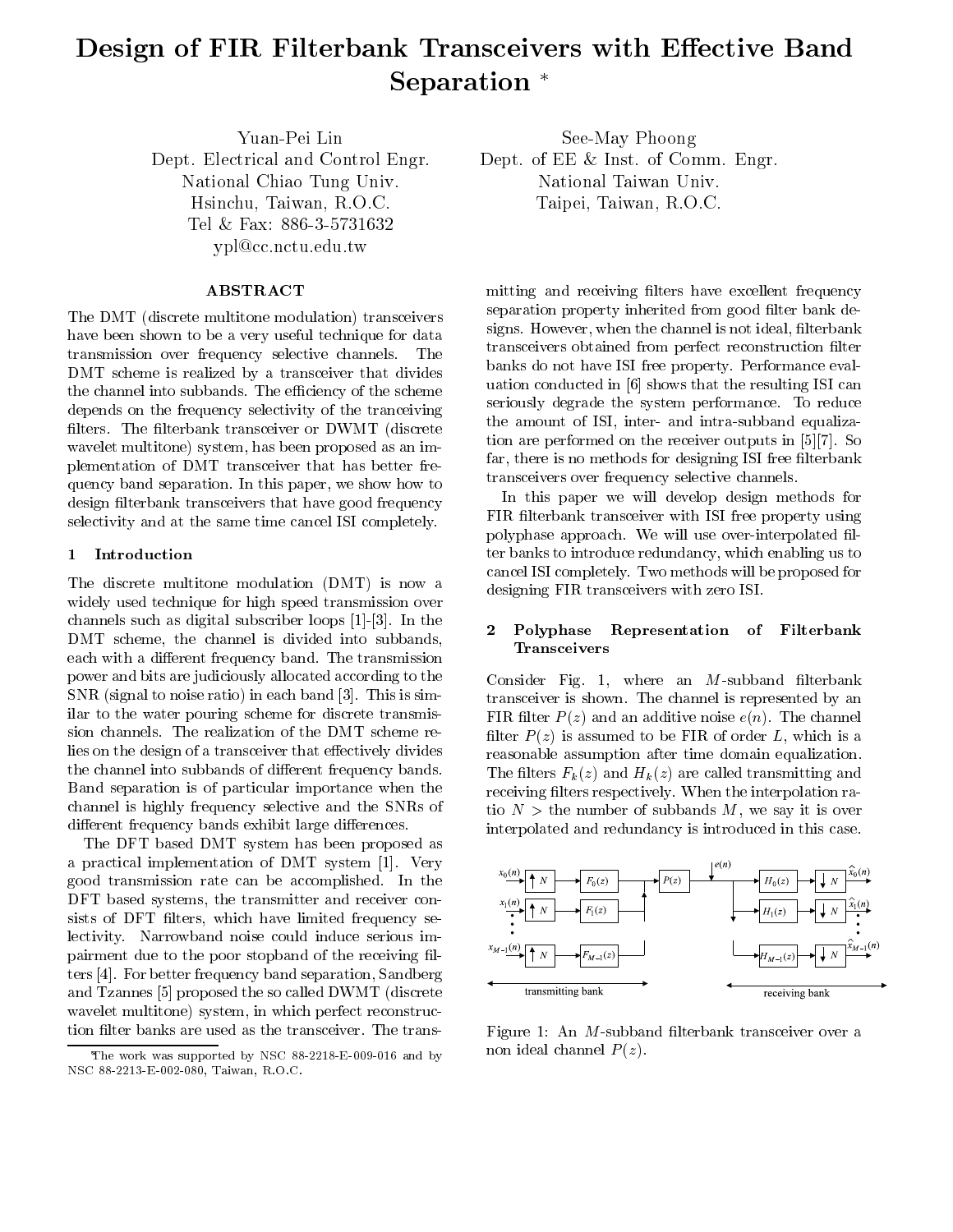Using polyphase decomposition we can decompose the k-th transmitting filter  $F_k(z)$  with respect to the integer  $N$  [10],

$$
F_k(z) = \sum_{n=0}^{N-1} G_{n,k}(z^N) z^{-n}.
$$
 (1)

Writing the polyphase representation for all the  $M$ transmitting filters, we have

$$
[F_0(z) \ F_1(z) \ \cdots \ F_{M-1}(z)] = [1 \ z^{-1} \ \cdots \ z^{-N+1}] \mathbf{G}(z^N)
$$
  
where  $[\mathbf{G}(z)]_{n,k} = G_{n,k}(z), 0 \le k < M, 0 \le n < N.$ 

The matrix  $\mathbf{G}(z)$  is the polyphase matrix of the transmitter. Using the noble identity [10], we can interchange 3 the expander and  $G(z_+)$ . The transmitter can be implemented using its polyphase matrix as shown in Fig. 2. In a similar manner, we can decompose the receiving filters as

$$
H_k(z) = \sum_{n=0}^{N-1} S_{k,n}(z^N) z^n,
$$
 (2)

Then by invoking the noble identity, the receiver can be redrawn as Fig. 2. The receiving filters  $H_k(z)$  are related to the <sup>M</sup> - <sup>N</sup> polyphase matrix S(z) of the receiver as:

$$
\begin{pmatrix}\nH_0(z) \\
H_1(z) \\
\vdots \\
H_{M-1}(z)\n\end{pmatrix} = \mathbf{S}(z^N) \underbrace{\begin{pmatrix} 1 \\ z^1 \\ \vdots \\ z^{N-1} \end{pmatrix}}_{\mathbf{d}(z)},
$$

where  $[S(z)]_{k,n} = S_{k,n}(z), 0 \le k < M, 0 \le n < N$  (3)

#### Decomposition of the Channel

Using polyphase representation, we can decompose the channel as

$$
P(z) = P_0(z^N) + P_1(z^N)z^{-1} + \dots + P_{N-1}(z^N)z^{-N+1}.
$$
\n(4)

Applying the polyphase identity from the multirate theory [10], it can shown that the <sup>N</sup> - <sup>N</sup> system from y(n) to  $\hat{\mathbf{y}}(n)$  in Fig. 2 is in fact an LTI system  $\mathbf{C}(z)$ . The transfer matrix  $C(z)$  is pseudo-circulant [10] with the first column given by,

$$
(P_0(z) P_1(z) \cdots P_{N-1}(z))^T.
$$
 (5)

Usually the interpolation ratio is chosen to be the same as the order L of  $P(z)$ . In this case, the N polyphases of  $P(z)$  are constants and the last  $N - L - 1$ polyphases are zero. The matrix  $C(z)$  can be parti- $\sigma$  -matrix  $\sigma$ FIR causal matrix  $C_1(z)$  that is of order 1,

$$
\mathbf{C}(z) = [\underbrace{\mathbf{C}_0}_{N \times (M)} : \underbrace{\mathbf{C}_1(z)}_{N \times L}].
$$
 (6)



 $z \sim z$  is  $\log(z^*)$  figure 2: The polyphase representation of the transmitter and receiver in a filterbank transceiver.

## 3 Filterbank Transceivers with ISI Free Property

From the polyphase decomposition in Fig. 2, we see that even though multirate building blocks are used in a filterbank transceiver, it is in fact an LTI  $M$ -input  $M$ output system. The transfer matrix  $\mathbf{T}(z)$  of the overall system can be expressed as

$$
\mathbf{T}(z) = \mathbf{S}(z)\mathbf{C}(z)\mathbf{G}(z). \tag{7}
$$

I to the inputs except delays and scalers. The overall system is free from ISI if  $\mathbf{T}(z)$  is the identity matrix except delays. In the absence of channel noise the outputs of an ISI free filterbank transceiver are identical

Consider the transmitter  $\mathbf{G}(z)$  of the form,

$$
\mathbf{G}(z) = \begin{pmatrix} \mathbf{G}_0(z) \\ \mathbf{0} \end{pmatrix} . \tag{8}
$$

Every input block of size <sup>M</sup> goes through an <sup>M</sup> - <sup>M</sup> transfer matrix, and  $L$  zeros are inserted between every two blocks before transmission. Then we have

$$
\mathbf{C}(z)\mathbf{G}(z)=\mathbf{C}_0\mathbf{G}_0(z).
$$

In this case the system is ISI free if

$$
\mathbf{S}(z)\mathbf{C}_0\mathbf{G}_0(z) = \mathbf{I}.\tag{9}
$$

Thus, the channel dependent term becomes a constant matrix  $C_0$ . The receiver  $S(z)$  can be any left inverse for  $\mathbf{C}_0\mathbf{G}_0(z)$ . The following lemma gives us the condition for an ISI free FIR transceiver [9].

Lemma 1. Suppose the transmitter is as given in (8). Then there exist FIR solutions for  $S(z)$  if and only if the inverse of  $\mathbf{G}_0(z)$  is FIR. In this case, the solution of the receiver is of the form

$$
\mathbf{S}(z) = \mathbf{G}_0^{-1}(z)\mathbf{B},\tag{10}
$$

where the M - L matrix  $\equiv$  10. We also the M - L matrix B is any left inverse of  $\Gamma$ 

#### 4 Design of FIR ISI Free Filterbank Transceivers

It is known that any causal FIR matrix with an FIR inverse can be factorized as [11]

$$
\mathbf{H}(z)\mathbf{E}(z),
$$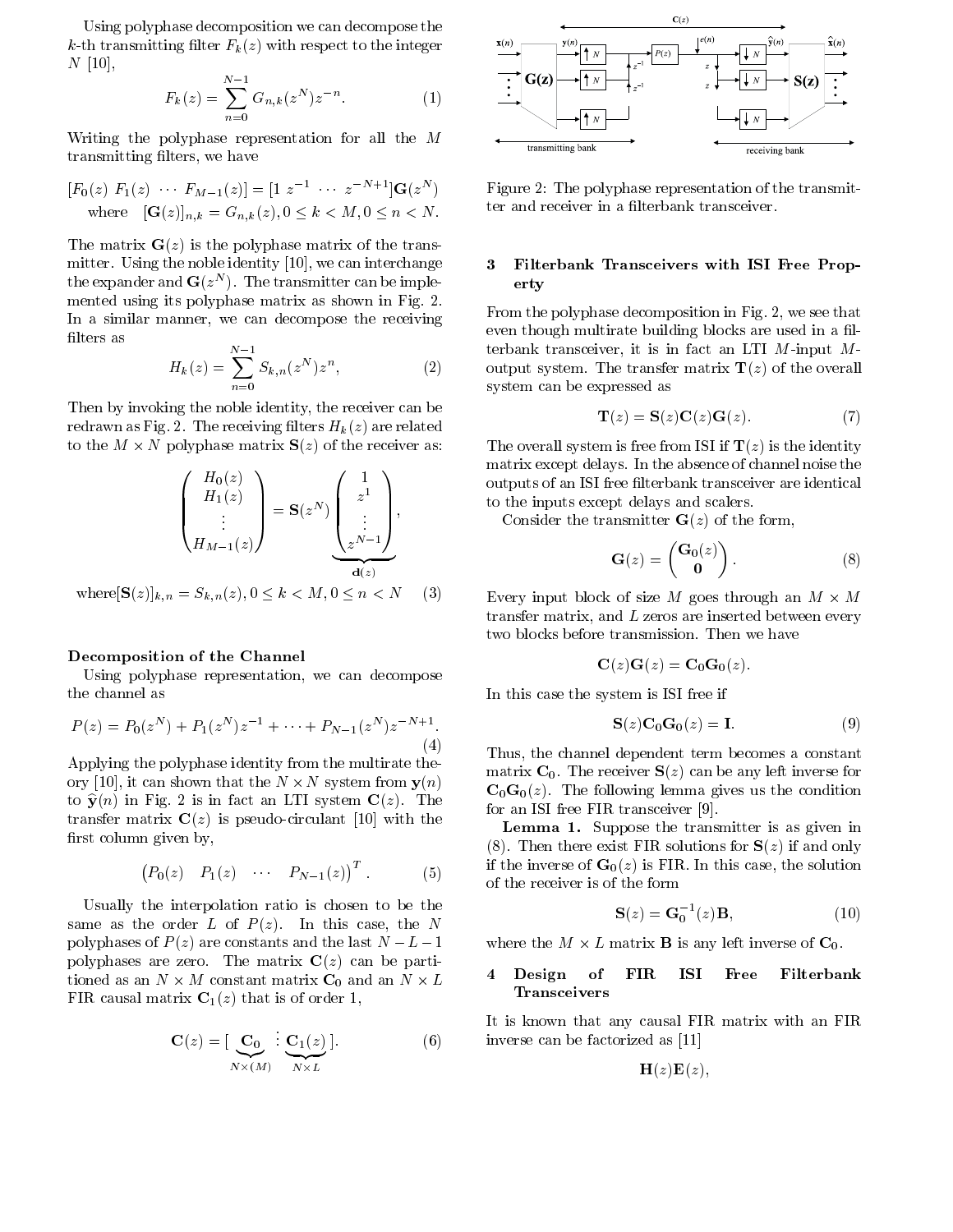where  $H(z)$  is causal FIR orthogonal and  $E(z)$  is causal FIR unimodular. The class of FIR orthogonal matrices can be completely factorized into some basic building blocks [10]. There are also classes of unimodular matrices that have been shown to be very useful in filter bank designs [12]. We propose two design methods for FIR filterbank transceivers with ISI free property: one is based on FIR orthogonal matrices and the other is based on unimodular matrices.

## 4.1 Design based on Orthogonal Matrices

Let us consider the case where  $G_0(z)$  is FIR and  $\mathbf{C}_0\mathbf{G}_0(z)$  is FIR orthogonal, i.e.,

$$
\left({\bf C}_{0}{\bf G}_{0}(e^{j\omega})\right)^{\intercal}\left({\bf C}_{0}{\bf G}_{0}(e^{j\omega})\right)={\bf I}.
$$

Such a construction has the advantage that the receiver can be simply chosen as  $S(z) = G_0(z)C_0^z$ . Furthermore in the case of AWGN noise source, the channel noise will not be amplied by the receiver; the average receiver output noise power is the same as the receiver input noise power. Observe that matrix  $C_0$  can be decomposed using SVD (singular value decomposition),

$$
\mathbf{C}_0 = \mathbf{U} \begin{pmatrix} \mathbf{\Lambda} \\ \mathbf{0} \end{pmatrix}_{N \times M} \mathbf{V},
$$

where  $\sim$  100  $\sim$  100  $\sim$  100  $\sim$  100  $\sim$  100  $\sim$  100  $\sim$  100  $\sim$  100  $\sim$  100  $\sim$  100  $\sim$  100  $\sim$  100  $\sim$  100  $\sim$  100  $\sim$  100  $\sim$  100  $\sim$  100  $\sim$  100  $\sim$  100  $\sim$  100  $\sim$  100  $\sim$  100  $\sim$  100  $\sim$  100 orthogonal matrices. The matrix  $\Lambda$  is diagonal and  $[\mathbf{\Lambda}]_{k,k}^{\scriptscriptstyle\mathsf{T}}$  for  $k~=~0,1,\cdots,M~-~1$  are the eigenvalues of  $C_0^-\,C_0$ , which are nonzero as  $C_0$  has full rank. It can be shown that if  $C_0G_0(z)$  is FIR and orthogonal, the matrix  $\mathbf{G}_0(z)$  is necessarily of the form

$$
\mathbf{G}_0(z) = \mathbf{V}^T \mathbf{\Lambda}^{-1} \mathbf{Q}(z), \qquad (11)
$$

where  $\alpha$  is an arbitrary mass is an arbitrary matrix  $\alpha$  -  $\alpha$ trix. Partition U as

$$
\mathbf{U} = [\underbrace{\mathbf{U}_0}_{N \times M} \underbrace{\mathbf{U}_1}_{N \times L}].
$$
 (12)

Then the product  $C_0G_0(z)$  assumes the form

$$
\mathbf{C}_0\mathbf{G}_0(z)=\mathbf{U}_0\mathbf{Q}(z).
$$

In this case ISI free property can be obtained by choosing the receiver  $S(z)$  as

$$
\mathbf{S}(z) = \widetilde{\mathbf{Q}}(z)\mathbf{U}_0^T.
$$

However the above equation only gives one possible ISI free solution. To obtain all possible solutions, we note that the ISI free condition only requires that  $S(z)$ be a left inverse of  $C_0G_0(z)$ . As  $C_0G_0(z)$  is of dimension N - M, the receiver  $N$  - M, the receiver S(z) is not unique. In fact, we have the receiver  $N$ can incorporate the left null space of  $U_0$  and choose

$$
\mathbf{S}(z) = \begin{pmatrix} \widetilde{\mathbf{Q}}(z) & \Xi(z) \end{pmatrix} \mathbf{U}^T, \tag{13}
$$

 $\cdots$  are  $\cdots$  , and the arbitrary matrix. Here is an arbitrary matrix. The flexibility can be exploited to improve the frequency selectivity of the receiving filters or to minimize the total output noise power [8].

#### 4.2 Design based on Unimodular Matrices

The FIR unimodular matrices, unlike orthogonal matrices, do not allow factorization in general. However, a particular class of unimodular has been shown to be very useful in designing  $M$ -subband filter banks. Using polyphase matrices that belongs to this class, we can design analysis and synthesis filters with sharp transition bands and good stopband attenuation. The unimodular matrices in this class can be written as a product of lower-triangular and upper-triangular matrices of the following form

$$
\boldsymbol{\Phi}(z)\boldsymbol{\Psi}(z)
$$

where the matrices  $\mathbf{\Phi}(z)$  and  $\mathbf{\Psi}(z)$  are respectively lower triangular and upper triangular FIR matrices given by,

$$
\Phi(z) = \begin{pmatrix}\nD_0 & 0 & \cdots & 0 \\
\Phi_{1,0}(z) & D_1 & & & \\
\Phi_{2,0}(z) & \Phi_{2,1}(z) & & \\
\vdots & & & & \\
\Phi_{M-1,0}(z) & \Phi_{M-1,1}(z) & D_{M-1}\n\end{pmatrix},
$$
\n
$$
\Psi(z) = \begin{pmatrix}\n1 & \Psi_{0,1}(z) & \Psi_{0,2}(z) & \cdots & \Psi_{0,M-1}(z) \\
0 & 1 & \Psi_{1,2}(z) & \Psi_{1,M-1}(z) \\
\vdots & & & & \\
0 & & & & 1\n\end{pmatrix},
$$

where  $D_k$  are constants and,  $\Phi_{i,j}(z)$  and  $\Psi_{i,j}(z)$  are FIR filters. It can be immediately verified that such a product matrix  $\mathbf{\Phi}(z)\mathbf{\Psi}(z)$  is a unimodular matrix as  $\det \mathbf{\Psi}(z) = \Pi_{k=0}^{-1} D_k$  and  $\det \mathbf{\Psi}(z) = 1$ . Therefore, its inverse is also FIR.

Consider the following choice of receiver and transmitter pair that is based on the above class of unimodular matrices,

$$
\mathbf{S}(z) = (\mathbf{\Phi}(z)\mathbf{\Psi}(z) \mathbf{\Xi}(z))\mathbf{U}^T,
$$
  
and 
$$
\mathbf{G}_0(z) = \mathbf{V}^T \mathbf{\Lambda}^{-1} (\mathbf{\Phi}(z)\mathbf{\Psi}(z))^{-1}, \quad (14)
$$

where  $\mathcal{N} = \mathcal{N}$  is an arbitrary M - L First matrix. The same matrix  $\mathcal{N} = \mathcal{N}$ Using the partition of  $U = (U_0 \ U_1)$  in (12), the receiving filters  $H_k(z)$  can be represented by

$$
\begin{pmatrix} H_0(z) \\ H_1(z) \\ \vdots \\ H_{M-1}(z) \end{pmatrix} = \mathbf{\Phi}(z^N) \mathbf{\Psi}(z^N) \mathbf{U}_0^T \mathbf{d}(z) + \Xi(z^N) \mathbf{U}_1^T \mathbf{d}(z),
$$

where  $\mathbf{d}(z)$  is as given in (3). Let

$$
\begin{pmatrix} \Theta_0(z) \\ \Theta_1(z) \\ \vdots \\ \Theta_{M-1}(z) \end{pmatrix} = \Psi(z^N) \mathbf{U}_0^T \mathbf{d}(z).
$$